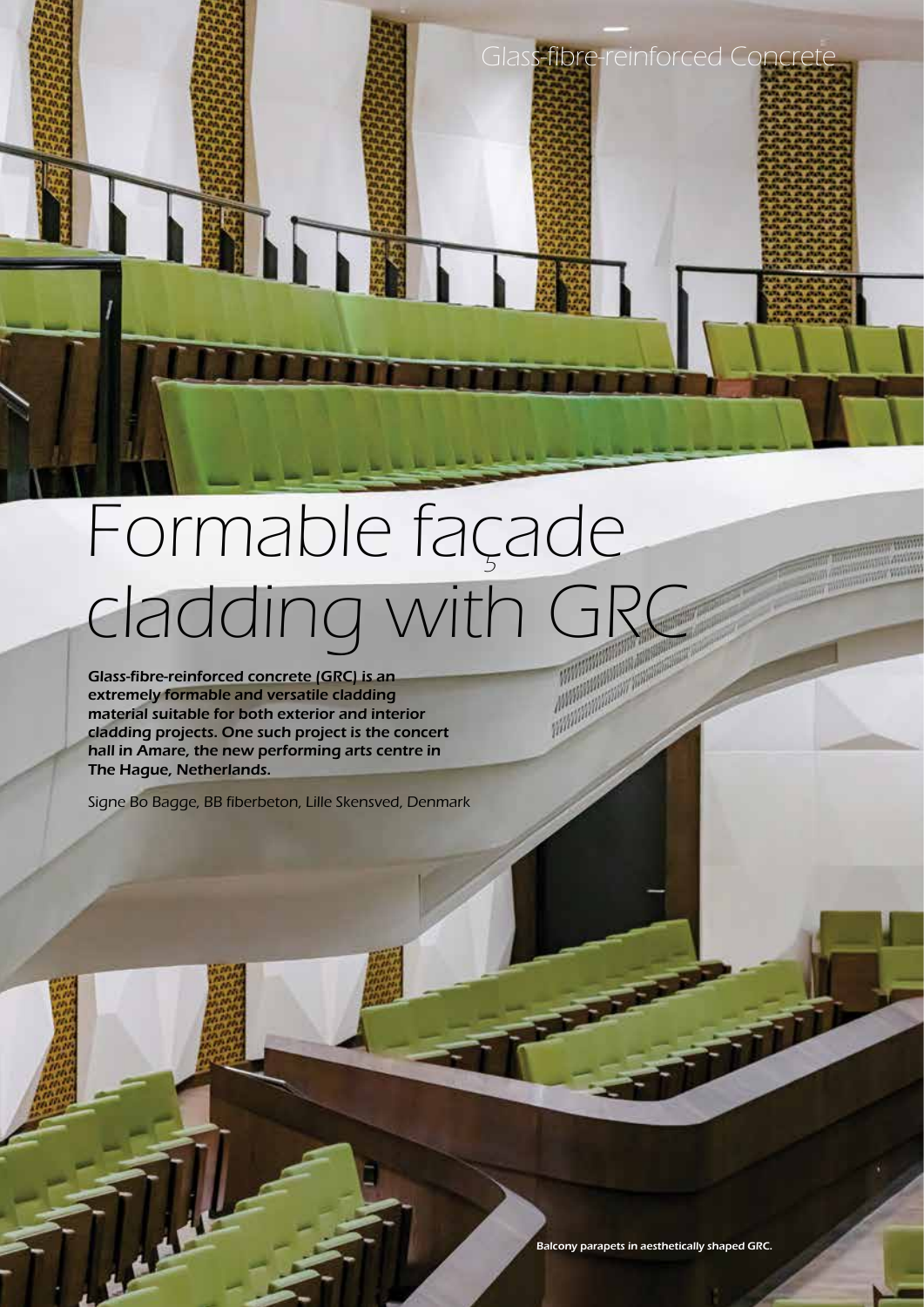# Glass-fibre-reinforced Concrete



The concert hall in Amare is one of the first projects in the Netherlands to use spray-cast GRC on a large scale. High demand for aesthetics and acoustics were decisive in selecting GRC for the interior wall cladding and balcony elements.

The construction of the concert hall was completed in September 2021 and developed by the consortium Cadanz (Boele & van Eesteren/Visser & Smit Bouw). It was designed by Jo Coenen Architects & Urbanists and the GRC elements were manufactured by BB fiberbeton and supplied by Hi-Con Netherlands.

Commonly, GRC is used for exterior façade cladding, acting as a durable, lightweight, and sustainable building envelope. In this case, the formable and lightweight qualities of GRC made it ideal for creating the decorative curved shapes and the patterned surfaces of the interior wall cladding and balconies.

### **Unparalleled design freedom**

An architect's vision and design are heavily influenced by the choice of materials and vice versa. Choosing the right materials can fuel the architect's imagination. For this concert hall, the formability and versatility of the materials were particularly important.

The most distinctive quality of GRC is the ability to mould the material into thin, lightweight elements in an unlimited variety of geometries and with a multitude of surfaces. This inherent customisability and adaptability grants architects an exceptional design freedom.

The prestigious Amare concert hall accommodates the Residence Orchestra and the Royal Conservatory and, thus, there are high aesthetic demands and stringent technical

and acoustic requirements. This meant that architects needed to choose a material that could be moulded into purposeful shapes, while also being aesthetically pleasing. This made GRC a great choice for designing an impressive interior that would expertly accommodate its esteemed performers.

### **Kinked shapes and curved elements**

As mentioned, an important feature of GRC is the formability of the material. This formable quality is evident in the origami-like shaped wall cladding that is carefully designed in kinked shapes with a faceted surface. The muted white colour of the GRC elements contrasts beautifully with the bold gold-coloured perforated sliding panels, adding to the remarkable overall interior.

The curvature of the balcony edges and the perforated surface pattern add another component to the visual appearance of the concert hall.

In addition to impressive aesthetics, the interior GRC cladding is deliberately designed to ensure a superior acoustic experience for both performers and the audience. The shape of the wall panels and the curvature of the balcony elements are designed to ensure an optimal spread in the reflection of sound frequencies and create a spatial 3D experience. The sliding panels allow for the sound absorption in the room to be adapted to the music style, from in-time concerts to electronically amplified exhibitions.

The ability to produce thin and lightweight elements in GRC was instrumental for the acoustic quality. The thinness and low weight are achieved by using a special spray technique that ensures an optimal distribution of fibres